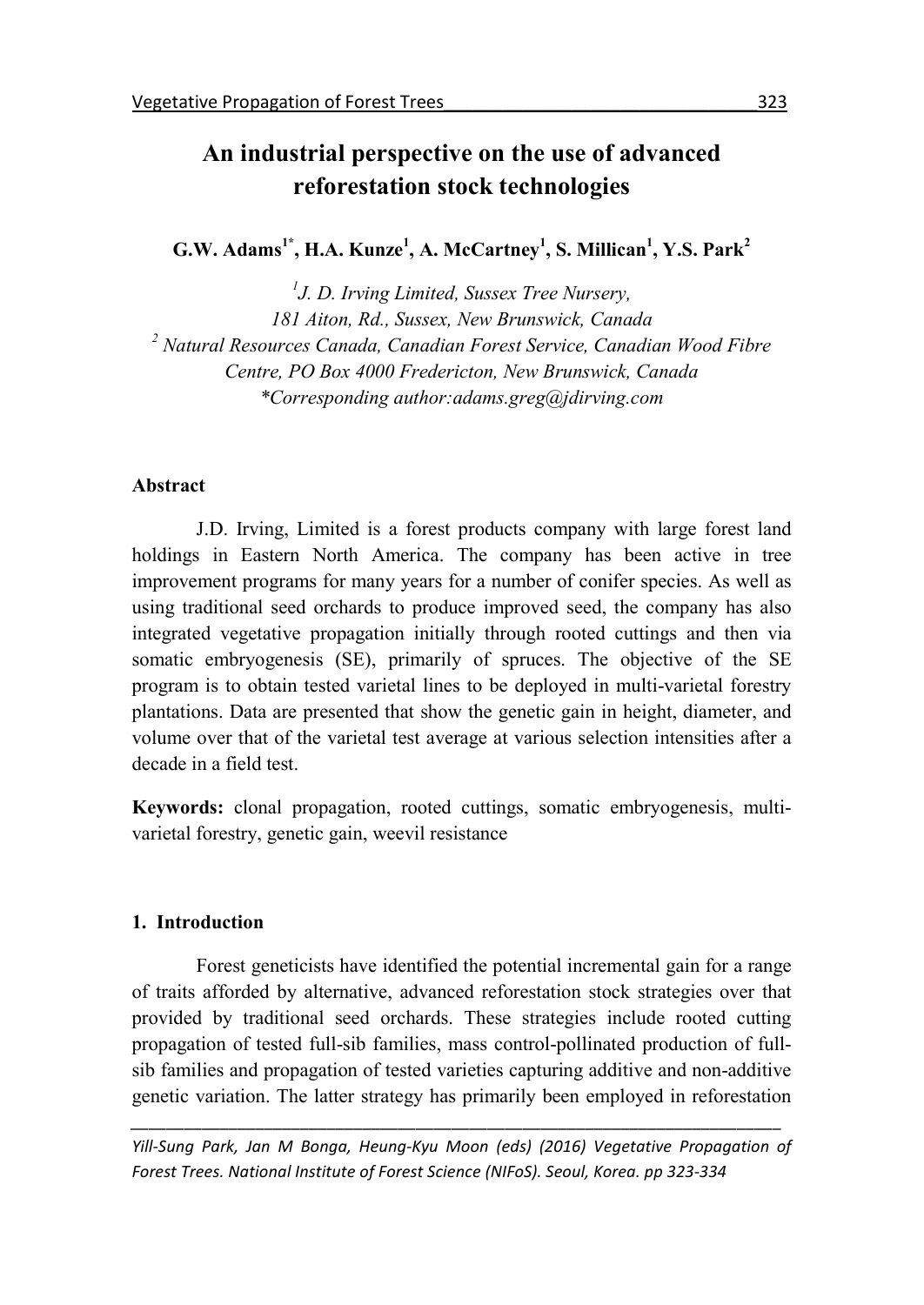with hardwood species such as poplar and eucalyptus species, where vegetative propagation by coppice production of cuttings is biologically feasible (Zobel 1993, Ondro et al. 1995). Varietal production options in conifers have, in general, received less attention due to the relatively higher production costs of clonal plants and the poor success with non-juvenile cuttings.

The development and rationale behind industrial application of advanced reforestation stock technologies is described from the perspective of a forest products company, J.D. Irving, Limited (JDI), in North-Eastern North America. The companyis <sup>a</sup> privately owned diversified forest products company managing 1.3 million hectares of Freehold land in the Provinces of New Brunswick and Nova Scotia, Canada and the State of Maine, United States. The company land holdings cross a broad diversity of forest types, from high quality tolerant hardwood through to lowland softwood. Products produced include softwood and hardwood pulp, white pine and eastern white cedar lumber, Kraft pulp, tissue, corrugated medium, light-weight coated paper and consumer products (JDI Sustainability Report 2013). The company has maintained a long-standing commitment to land stewardship and as part of that commitment has planted over 620 million conifer seedlings since 1957on its privately owned land, while hardwood forests are managed using natural regeneration. The company initiated a tree improvement program in 1979 and has been extensively involved since then, both independently as well as in collaboration with two regional cooperatives (New Brunswick Tree Improvement Council and Nova Scotia Tree Improvement Working Group). The primary species of interest are white spruce, red spruce, black spruce, Norway spruce, white pine and jack pine. All seedlings produced originate from seed orchards and to dateover 320 million seedlings have been produced with improved orchard seed. The company became interested in vegetative propagation based on its widely understood potential genetic gain (Park et al. 2015, in this volume) and advances that have been made are described below.

The purpose of this chapter is to describe the development of advanced seedling production strategies in an industrial context including gains observed in recent multi-varietal testing (MVF) using somatic embryogenesis.

#### **2. Multiplication of elite families by rooted cuttings**

While methods related to rooting juvenile cuttings of spruce were relatively well known at the time when the company's tree improvement program was initiated, successful propagation of rooted cuttings required specialized expertise and resulted in higher production costs than in seed-based production. Seed orchards were coming into production by the late 1980's and progeny testing had not yet provided sufficient genetic data to be used to identify specific combinations of parents that could yield sufficient genetic gain to warrant the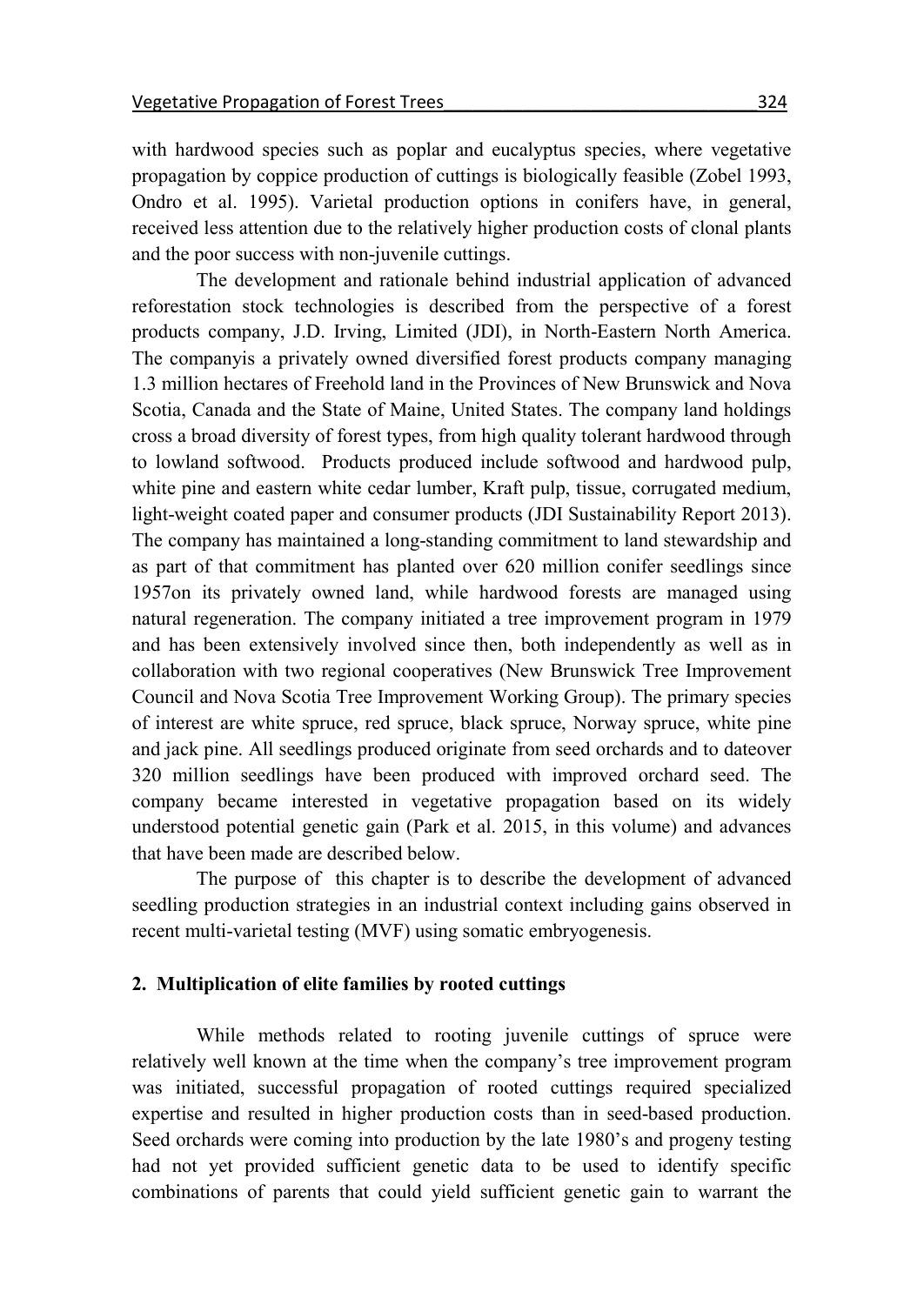additional production costs. By the early to mid-1990's estimates of parental breeding values became available based on open-pollinated or polycrossgenetic test data. This made it possible to produce control-pollinated crosses among high value parents followed by hedging of potted seedlings and multiplication with rooted cuttings (Adams and Tosh 1998). By the end of the 1990's rooted cutting production was semi-operational with annual production in some years in the hundreds of thousands before the program evolved towards the somatic embryogenesis approach.Nevertheless, the rooted cutting approach is often practical when seed orchard seed is not available due to poor seed production or timing (Ahuja and Libby 1993).

# **3. Varietal testing and production of rooted cutting with serial propagation**

In species where seed orchard production is abundant and predictable, the incremental production cost of rooted cuttings based purely on making crosses among high value parents is a significant obstacle, especially when making use of such advances as flower induction using gibberellic acids (Greenwood et al. 1991) and supplemental mass pollination or controlled mass pollination. It was well understood that there is a substantial amount of non-additive genetic variation in spruce species (Mullin and Park 1992, 1994). Utilizing this variation to increase incremental gain is complicated by the poor rooting and plagiotrophic growth of non-juvenile spruce cuttings,i.e., typically around age 4 juvenility wanes (Bentzer 1993). By the time varietal field testing is accomplished, the donor plants are no longer viable for cutting production. Partial circumvention of this issue was proposed by Kleinschmitt (1993) who described a technique whereby juvenility could be maintained through serial propagation. By this method, hedge plants are re-propagated on a four-year cycle. In order to test the potential gain through this approach, JDI produced 32 control pollinated full-sib families among 34 selected black spruce parents. From each family, eight varieties were developed and hedged for a total of 256 varieties. In 1996, varietal tests from rooted cuttings were established at two sites in New Brunswick with 10 replicates at each, consisting of a single tree plot for each variety. Tests were evaluated for height, breast height diameter and individual calculated tree volume (Horner et al. 1983) at ages 5, 10 and 15. Based on varietal means and selection of the top 20% (51 of 256 varieties),gains of 8.5% and 29.2% for height and volume growth respectively were observed compared to the height and volume growth of all varieties at age 15 (6.41 m height,  $0.027 \text{ m}^3$  volume). This test series also illustrated important genetic diversity management implications of varietal selection. For instance, the top 20% of varieties selected, based on height, were distributed across 19 of 32 families and 28 of 34 parents. If selection had been based on family means alone, selection at the same intensity would have included only 6 of 32 families and 10 of 34 parents.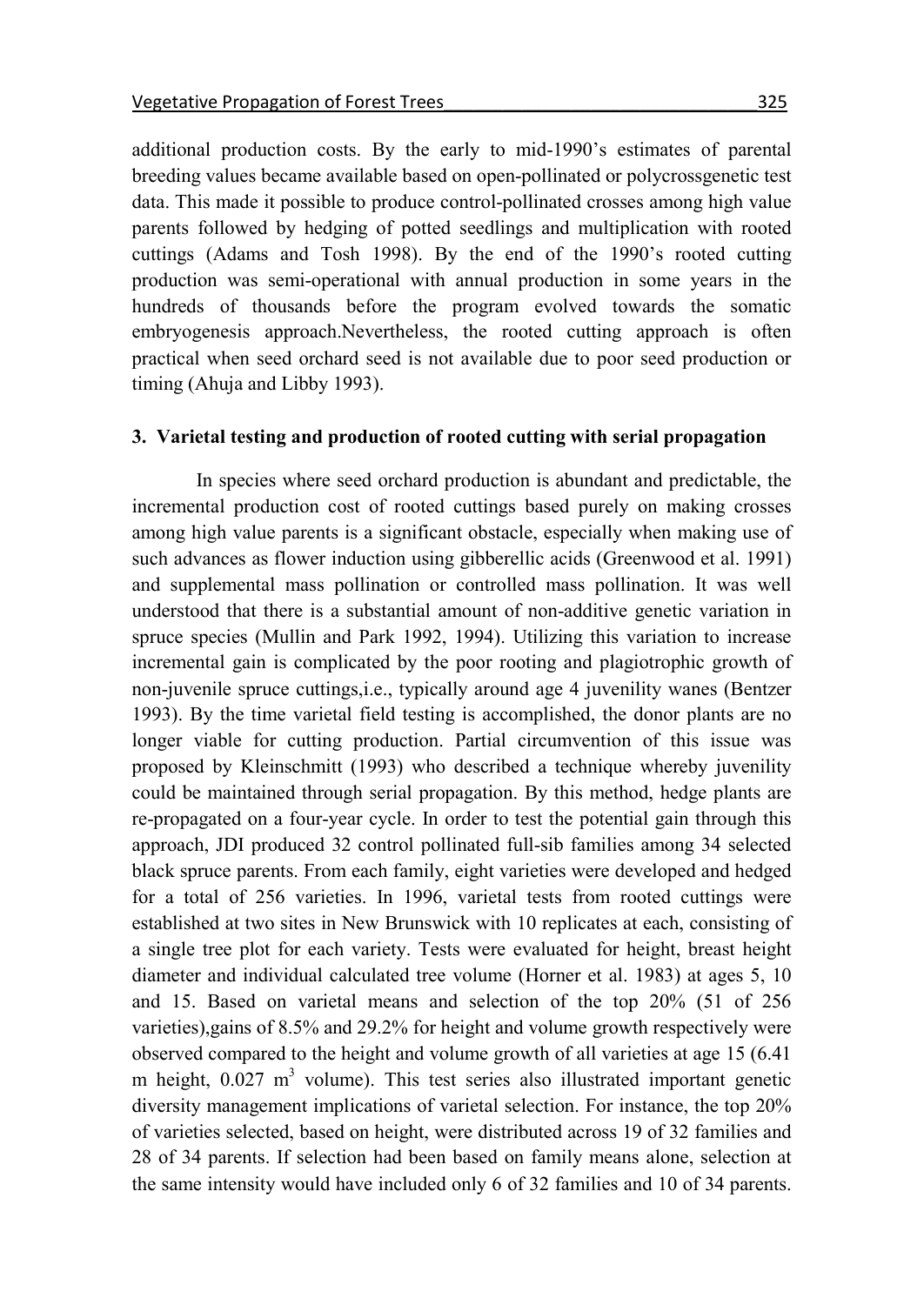At the same time, gain based on family selection would have been lower at 6.1% for height and 18% for volume. While advantages of varietal selection with rooted cutting compared to multiplication of elite families was demonstrated to be significant, there is little information in the literature regarding serial propagation of the species that JDI is concerned with. Furthermore, serial propagation in a nursery setting during the lengthy field testing phase involves significant logistical management and costs.

#### **4. Integration of somatic embryogenesis into advanced seedling production**

The potential for advanced seedling production was improved with the discovery of somatic embryogenesis (SE) in conifers in the mid-1980's. The use of cryo-storage of SE cell lines presented a solution to the problem of not being able to root cuttings from trees which were no longer juvenile. Storing cell lines in liquid nitrogen during the lengthy field testing phase to identify superior varieties has become essential to progress in this area. Immediate recognition of the enabling potential of cryogenic storage drove initial efforts by the company to evaluate somatic embryogenesis. Tree improvement programs at the time were most advanced for black spruce and on this basis, this species was chosen for initial focus (Adams et al., 1994). Initial efforts demonstrated the responsiveness of spruce species to all phases of somatic embryogenesis, including initiation of SE callus from zygotic embryos using modified Litvay (mLV) (Park et al.1993), maturation of somatic embryos, germination of mature embryos and transplanting of germinantsinto *ex-vitro* conditions in the greenhouse (Park et al. 1993; Adams et al. 1994.).

Currently, JDI's SE-based advanced seedling production system, a.k.a. Multi-Varietal Forestry (MVF), is following the process presented by Park et al. 2015 (in this book, Figure 3). Briefly, it involves: Selected parents from a longterm breeding program are controlled crossed and the resulting seeds are subjected to somatic embryogenesis for development of clonal lines;embryogenic lines are cryopreserved and then a portion of each line is thawed and propagated to produce plants for varietal field testing; once field testing shows which are the best lines, the corresponding embryogenic lines are retrieved from cryopreservation, mass propagated, and deployed in the plantations.

White spruce is most suited for planting on highly productive sites. Yields fromsilvicultural investments will be greater than on lower productivity sites, in contrast to species such as black spruce which are ecologically adapted to poorerlocal conditions. By the mid-1990's, early progeny testing results in white spruce enabled identification of first-generation white spruce selections with high breeding values, which were then used as the parents of controlled crosses. The seeds from these crosses were subjected to SE for the development of candidate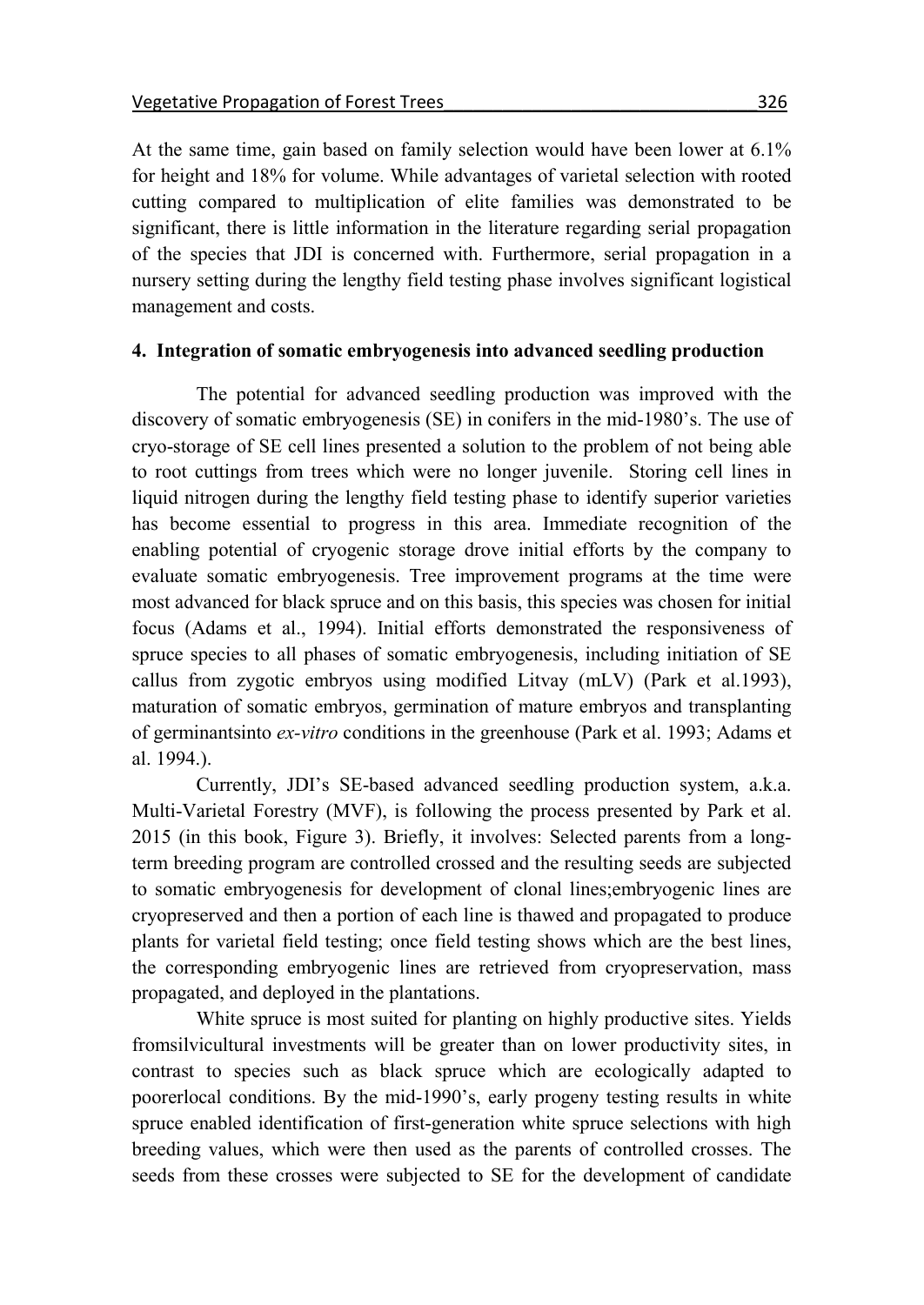varietal lines. As a result of the company's changing focus on higher value species, white spruce varietal tests were initiated beginning in 1999 using candidate varieties derivedfrom the full-sib crosses. From 1999-2004, 1367varieties of white spruce from 82families and 58parents were established at multiple sites across the region. Varietal testing was also initiated with full-sib crosses among Norway spruce parents with demonstrated resistance to white pine weevil (Lavallee et al. 1999; Figure 1). This species has been widely planted in North-Eastern North America for over 100 years and in many cases it out-performs local spruce species (Nova Scotia DNR report). However, Norway spruce is highly susceptible to white pine weevil damage, as are a number of native spruce species such as Sitka spruce and interior spruce in British Columbia (Alfaro and Ying 1990). White pine weevil kills current year leaders of trees and does not result in mortality but seriously impacts quality of stems. While work continued on improving SE productivity and greenhouse culture, emphasis was mainly on producing a small number of somatic seedlings from as many varieties as possible for establishment of field tests across the region. Varietal tests are typically established at 3-4 sites with the test design being ten replications with single-tree plots for each variety randomly planted in each replication.



*Figure 1.Norway spruce varietal test at age 15. Embryogenic varietal lines are developed from controlled crosses among weevil resistant parents.*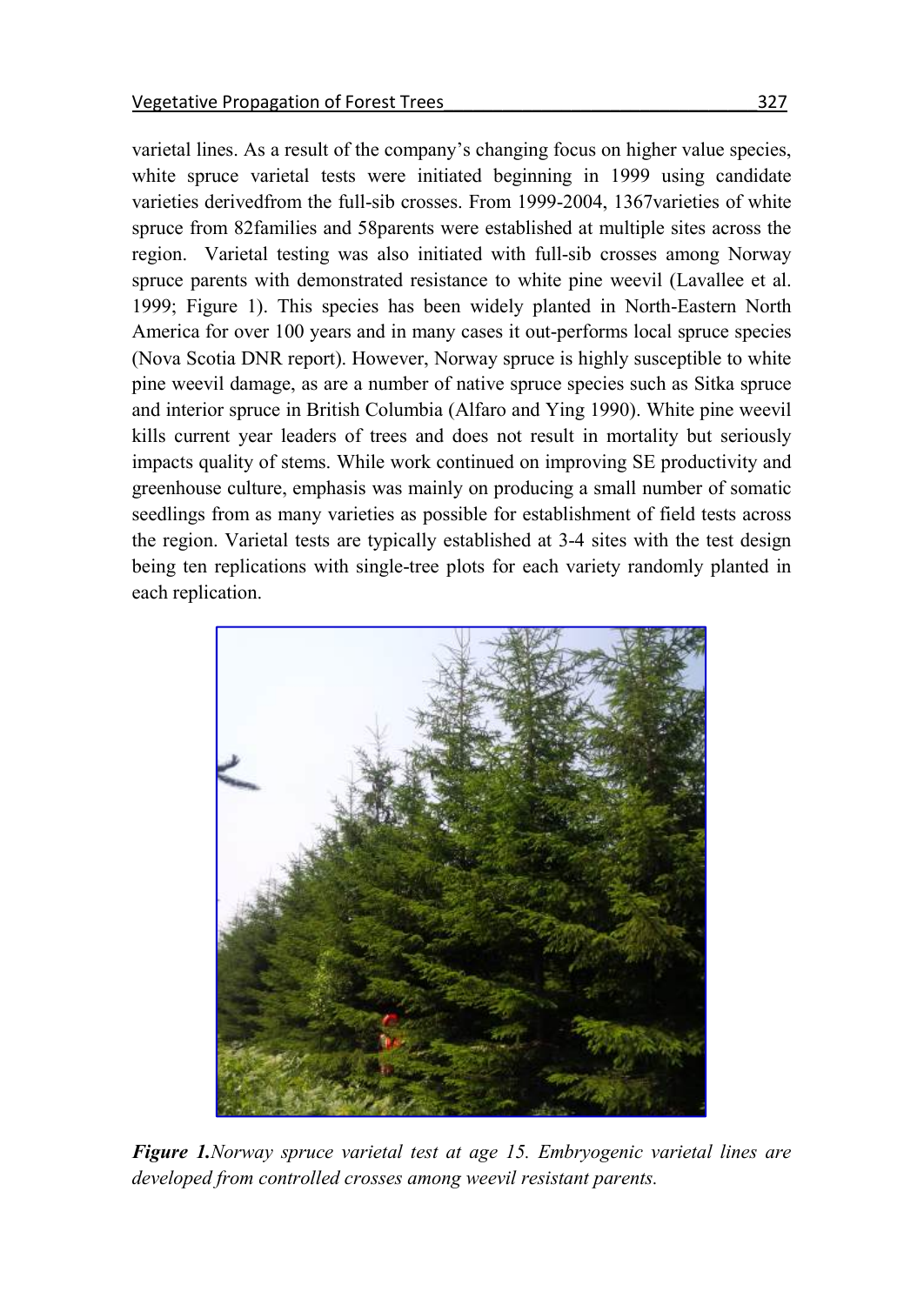#### **5. Observations from varietal tests**

Of the many series of SE-based varietal tests, we present data from two tests; however, we observed similar trends from other series. Evaluation of varietal tests began after 5 growing seasons with subsequent remeasurement at ages 10 and 15. Individual tree volume is calculated using metric volume equations (Honer et al. 1983) when height and diameter measurements are available. At an early age, e.g., age 10, the calculated individual volume may not have practical use but it can be used as an index value combining height and diameter. Significant variation in average varietal height and diameter is observed and results are summarized in Tables 1 and 2 at age 10 for two separate varietal test series planted in 2000 and 2002 with 224 and 315 varietal lines included,respectively. From a quality perspective, the ratio of branch and stem diameter at breast height is also measured.

In Table 1, the 10 year performances of series 1 test of the varietal mixture consisting of 10, 20 , .., 100 top ranking varieties based on the volume indexis tabulated and compared to the overall test mean. Incidentally, the overall test mean represents expected seed orchard output, without inefficiencies of the seed orchard, because the parents used in producing embryogenic lines are the same asthose used for the seed orchard clones. The deployment of the top 10 varieties in the test would result in a realized gain of 18 and 27% for height and diameter, respectively, over the seed orchard gain at age 10. In general, at approximately 20% selection intensity, results are very similar across the two test series at 10-12% gain over the varietal means for height and approximately 17% for diameter (Table 2).

| No. of<br>top<br>ranking<br>varieties | Proportion<br>selected       | Height (cm) |                           | Diameter (mm) |                           | Volume $(m^3)$ |                           | <b>Diversity</b>          |                   |
|---------------------------------------|------------------------------|-------------|---------------------------|---------------|---------------------------|----------------|---------------------------|---------------------------|-------------------|
|                                       |                              | <b>Mean</b> | $%$ of<br>overall<br>mean | <b>Mean</b>   | $%$ of<br>overall<br>mean | <b>Mean</b>    | $%$ of<br>overall<br>mean | No. of<br><b>Families</b> | No. of<br>parents |
| 10                                    | 4.4%                         | 452.9       | 18%                       | 70.8          | 27%                       | 0.009724       | 78%                       | 7                         | 10                |
| 20                                    | 8.9%                         | 441.7       | 15%                       | 69.0          | 23%                       | 0.008950       | 63%                       | 11                        | 14                |
| 30                                    | 13.4%                        | 435.9       | 14%                       | 67.5          | 21%                       | 0.008476       | 55%                       | 13                        | 17                |
| 40                                    | 17.9%                        | 432.6       | 13%                       | 66.3          | 19%                       | 0.008139       | 49%                       | 16                        | 19                |
| 50                                    | 22.3%                        | 429.6       | 12%                       | 65.4          | 17%                       | 0.007889       | 44%                       | 17                        | 19                |
| 60                                    | 26.8%                        | 425.4       | 11%                       | 64.8          | 16%                       | 0.007688       | 40%                       | 18                        | 20                |
| 70                                    | 31.2%                        | 422.3       | 10%                       | 64.3          | 15%                       | 0.007509       | 37%                       | 18                        | 20                |
| 80                                    | 35.7%                        | 419.0       | 9%                        | 63.7          | 14%                       | 0.007324       | 34%                       | 19                        | 23                |
| 90                                    | 40.2%                        | 416.2       | 9%                        | 63.1          | 13%                       | 0.007167       | 31%                       | 21                        | 23                |
| 100                                   | 44.6%                        | 413.5       | 8%                        | 62.6          | 12%                       | 0.007014       | 28%                       | 21                        | 23                |
|                                       | <b>Varietal test summary</b> |             |                           |               |                           |                |                           |                           |                   |
| Number of varieties tested            |                              |             | 224                       |               |                           |                |                           |                           |                   |
| Number of parents                     |                              |             | 27                        |               |                           |                |                           |                           |                   |
| <b>Number of Families</b>             |                              | 27          |                           |               |                           |                |                           |                           |                   |
| <b>Mean Height</b>                    |                              | 383.1       |                           |               |                           |                |                           |                           |                   |
| <b>Mean Diameter</b>                  |                              | 55.91       |                           |               |                           |                |                           |                           |                   |
| Volume                                |                              | 0.0054      |                           |               |                           |                |                           |                           |                   |

*Table 1.Varietal test of white spruce (Series #1) at age 10. The test was established in 2003at 3 locations in New Brunswick, Canada using plants produced by somatic embryogenesis while maintaining corresponding embryogenic tissue in cryo-storage.*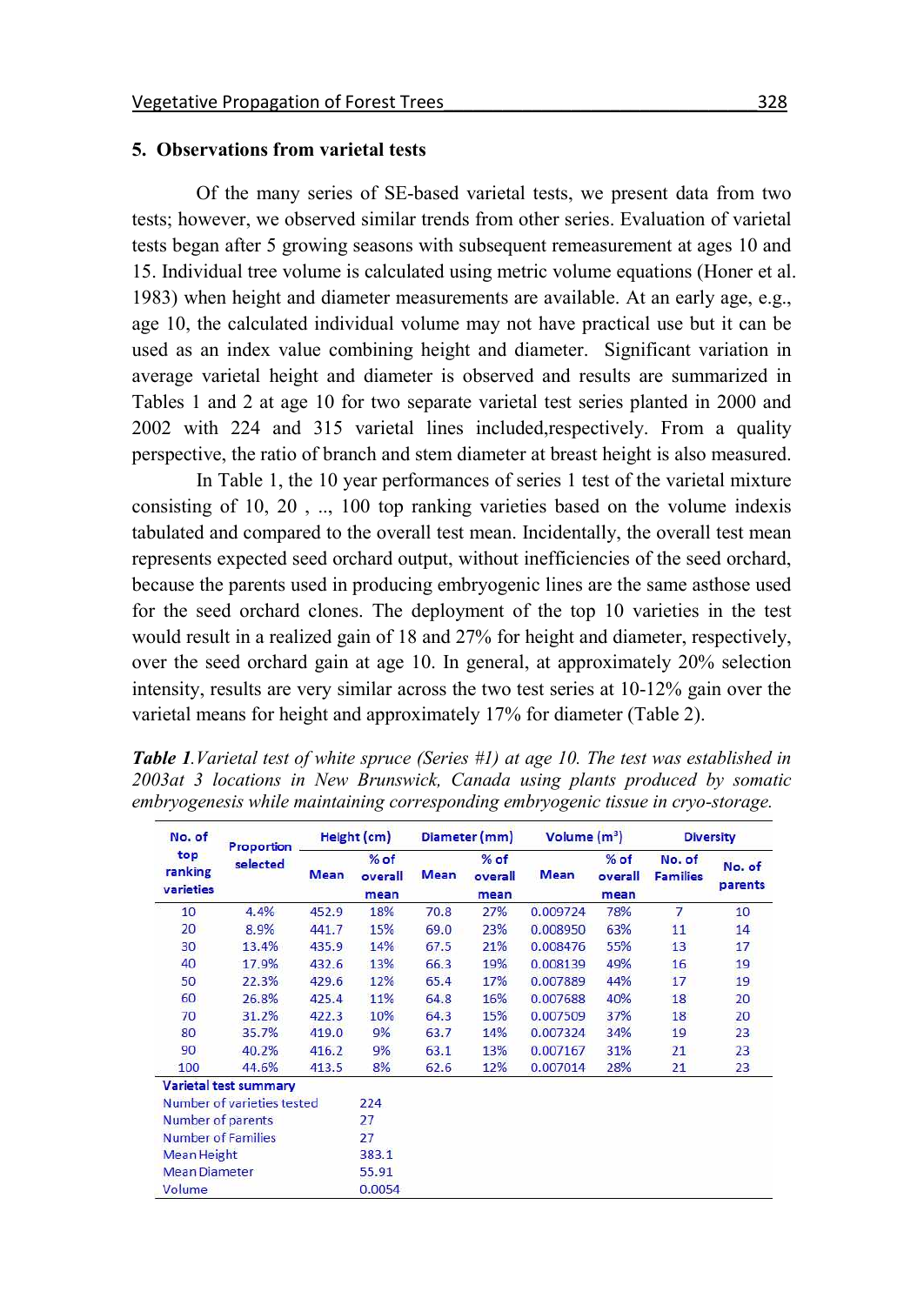*Table 2.Varietal test of white spruce (Series #2) at age 10. The test was established in 2002at 2 locations in New Brunswick, Canada using plants produced by somatic embryogenesis while maintaining corresponding embryogenic tissue in cryo-storage.*

| No. of<br>top<br>ranking<br>varieties | Proportion<br>selected       | Height (cm) |                           | Diameter (mm) |                           | Volume $(m^3)$ |                           | <b>Diversity</b>          |                   |
|---------------------------------------|------------------------------|-------------|---------------------------|---------------|---------------------------|----------------|---------------------------|---------------------------|-------------------|
|                                       |                              | <b>Mean</b> | $%$ of<br>overall<br>mean | <b>Mean</b>   | $%$ of<br>overall<br>mean | <b>Mean</b>    | $%$ of<br>overall<br>mean | No. of<br><b>Families</b> | No. of<br>parents |
| 10                                    | 3.2%                         | 494.1       | 16%                       | 83.76         | 27%                       | 0.014176       | 75%                       | 6                         | 11                |
| 20                                    | 6.3%                         | 483.9       | 14%                       | 81.49         | 24%                       | 0.013228       | 63%                       | 7                         | 13                |
| 30                                    | 9.5%                         | 479.5       | 13%                       | 79.87         | 21%                       | 0.012652       | 56%                       | 12                        | 17                |
| 40                                    | 12.7%                        | 473.5       | 11%                       | 79.09         | 20%                       | 0.012272       | 51%                       | 14                        | 18                |
| 50                                    | 15.9%                        | 472.0       | 11%                       | 78.18         | 19%                       | 0.011956       | 47%                       | 15                        | 18                |
| 60                                    | 19.0%                        | 470.8       | 11%                       | 77.40         | 17%                       | 0.011701       | 44%                       | 15                        | 18                |
| 70                                    | 22.2%                        | 469.0       | 10%                       | 76.83         | 16%                       | 0.011485       | 41%                       | 15                        | 18                |
| 80                                    | 25.4%                        | 467.9       | 10%                       | 76.21         | 16%                       | 0.011286       | 39%                       | 16                        | 20                |
| 90                                    | 28.6%                        | 465.2       | 9%                        | 75.75         | 15%                       | 0.011128       | 37%                       | 16                        | 20                |
| 100                                   | 31.7%                        | 462.9       | 9%                        | 75.26         | 14%                       | 0.010944       | 35%                       | 17                        | 21                |
|                                       | <b>Varietal test summary</b> |             |                           |               |                           |                |                           |                           |                   |
| Number of varieties tested            |                              |             | 315                       |               |                           |                |                           |                           |                   |
| Number of parents                     |                              |             | 23                        |               |                           |                |                           |                           |                   |
| <b>Number of Families</b>             |                              | 21          |                           |               |                           |                |                           |                           |                   |
| <b>Mean Height</b>                    |                              | 425.4       |                           |               |                           |                |                           |                           |                   |
| <b>Mean Diameter</b>                  |                              | 66.0        |                           |               |                           |                |                           |                           |                   |
| Volume                                |                              | 0.0081      |                           |               |                           |                |                           |                           |                   |

Genotype by environment interactions are observed but the varietal rank changes were small at the upper and lower ranges of overall performance. From a selection standpoint, varietal rank shifts across sites are evaluated based on consistency across the environmental gradient tested.

#### **6. Scaling up production of somatic embryos**

While incremental gain added through varietal production has clearly been demonstrated to be substantial, benefits of using SE and realizing return for the investment in technology development and varietal testing relies on producing SE seedlings for operational reforestation. The key factors are the cost of production compared to the value of additional volume produced, sawlog versus pulp production ratios and/or reduction in rotation length. Since 2008, JDI has focusedon improving all aspects of producing high quality SE seedlings. Important indicators include number of mature embryos per gram of embryogenic suspensor mass (ESM)matured, conversion of mature embryos to acceptable germinants and successful transition through transplanting into the greenhouse. Current laboratoryprotocols include proliferation of thawed embryogenic lines in suspension culture (Figure 2 A) and/or on semi-solid media,maturation of embryos on filter paper over semi-solid growth media in petri dishes, separating mature embryos through several cleaning steps (Figure 2 B), drying embryos and dispensing them onto semi-solid germination media in petri dishes or trays (Figure 2 C). An optimized timing has been developed for the germination period prior to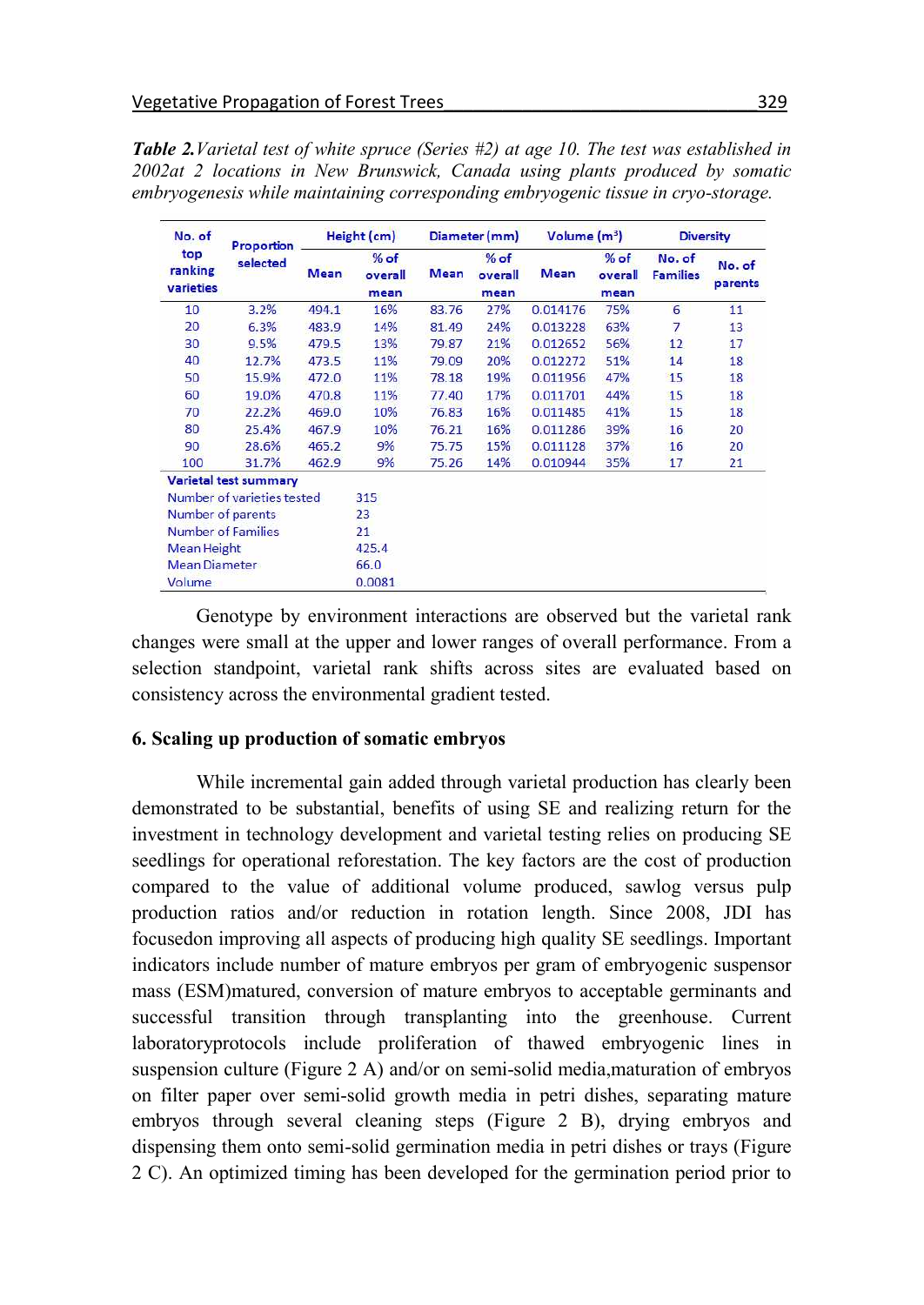greenhouse transplanting. Germinants are transplanted manually into pre-slit miniplugscontaining polymerized peatmoss(e.g., Jiffy Preforma mixture manufactured by Jiffy Products of America Inc., or Grow-Tech FlexiPlugs manufactured by Grow-Tech LLC). Greenhouse culturehas also been optimized and after several months, miniplugs are transplanted into Multipot 67 cavities (currently done manually,Figure 2 D). Success rate through to transplanting is typically 80-90% for white spruce and 70-80% for Norway spruce. Total production targets have been in the 300,000 – 400,000 range annually in the last several years with production cost and greenhouse recovery being the determining factors for future production increases.



*Figure 2. A) Proliferation of thawed embryogenic lines in liquid culture; B) Mature somatic embryos ready for germination; C) in vitro germination of somatic embryos; D) Operational production of somatic seedlings at J.D. Irving's greenhouse.*

# **7. Challenges for cost effective production of SE seedlings**

Significant challenges remain to be addressed before the cost of SE seedlings will allow for step changes in production. In the laboratory production phase, the greatest costs occur after the maturation stage. Multiple steps are required to separate mature embryos from ESMmaterial and increased handling and drying introduces the potential to damage embryos. Uniform distribution of embryos on germination containers has an important impact on germinated to transplanted conversion rates as well as on transplanting productivity. Technology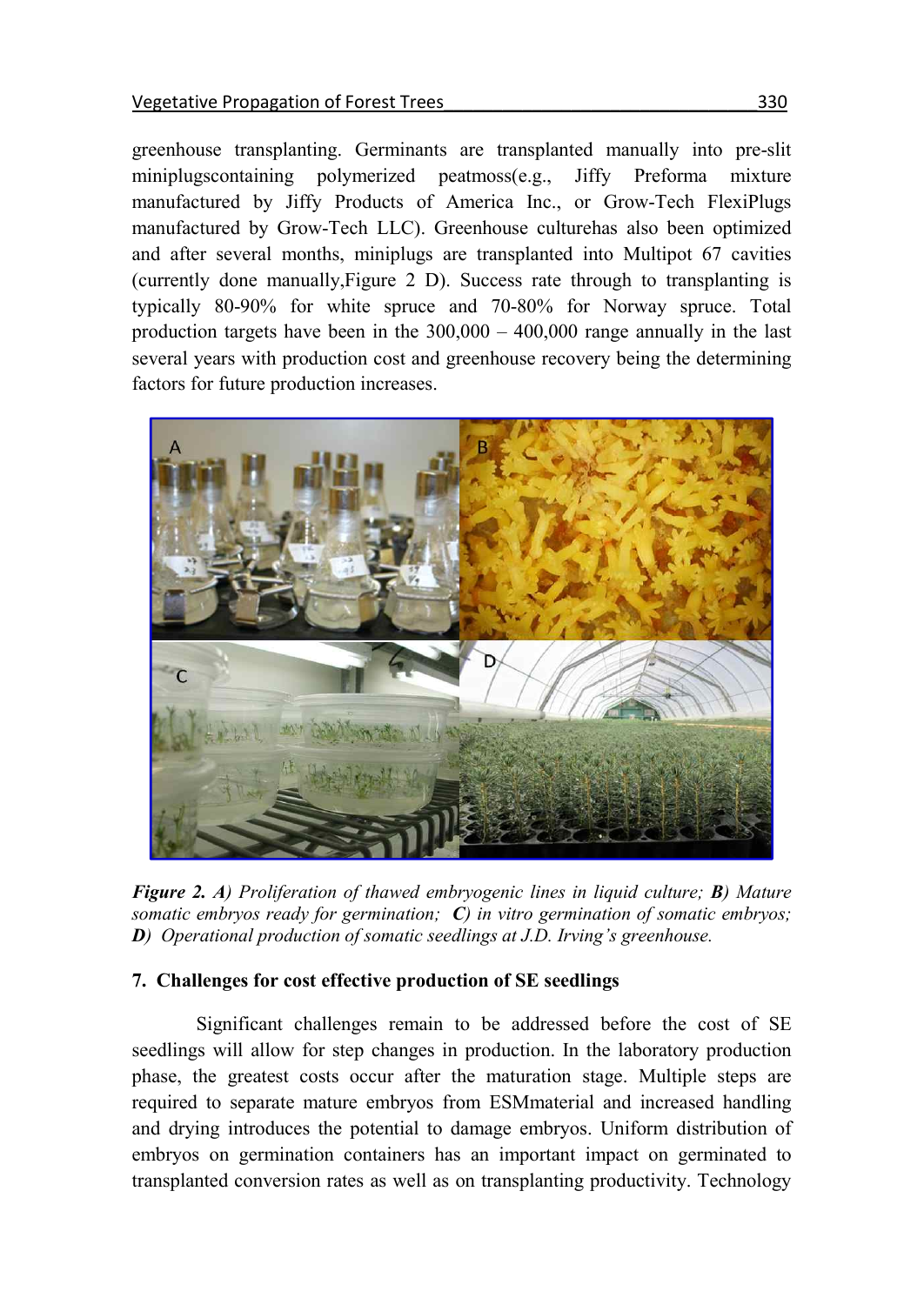development is currently underway to automate these steps which are intended to improve both productivity and quality.

The most critical step from a cost standpoint is transplanting of germinated SE seedlings from sterile germination media to miniplugs in the greenhouse. This step typically involves individual handling of the fragile germinants with forceps and placing them in the peatmoss plug, whichis a significant hurdle from an economic production perspective. This remains the largest challenge to JDI implementing varietal production on a larger scale.Transplanting of miniplugs following greenhouse growth to larger seedling containers is currently done manually,however, horticultural automation systems are well developed to handle the transfer of miniplugs to larger containers which should reduce a significant portion of the overall cost of SE production.

#### **7. Long-term opportunities for advanced seedling production**

Traditional tree improvement by field testing and more recently, varietal testing, have demonstrated the broad genetic variability of conifer species which is important worldwidefor providing traits related to economic value and adaptiveness. Plantation establishment is a long-term investment in our region with rotations in the 35-45 year time window. Traditional seed orchard approaches, while effective, are not very flexible to respond to changing values and conditions. As well as providing incremental gains to growth rate through accessing additive and non-additive genetic variance, varietal production through SE offers significant gain through trait stacking. An important example is selection for white pine weevil resistance in Norway spruce. Increased resistance could be achieved through traditional seed orchards; however, the timeframe for having resistant seed would be approximately 15 years because of the long time period required to establish and wait for a seed orchard with resistant parents to come into production. In contrast, varietal testing and evaluation has made the production of weevil resistant seedlings possible in a much shorter timeframe, while at the same time increasing the number of resistant individuals deployed to plantations by selecting and propagating highly resistant individuals. Genetic gain for individual traits is often compromised by addition of other traits due to negative or even neutral genetic correlationsamong traits (Novaes et al. 2010). Varietal selection often offers the potential to mitigate this issue (Park et al. 2012). While growth rate is always important, value of plantations is also influenced by branching, stem form and wood quality. Varietal selection is a more efficient method for incorporating these traits and this helps to produce seedlings with greater value. Another longterm opportunity is related to integrating new technologies such as genomic selection. Progress in genomic selection may make it feasible to evaluate individual varieties for a range of traits much earlier than can be quantitatively measured in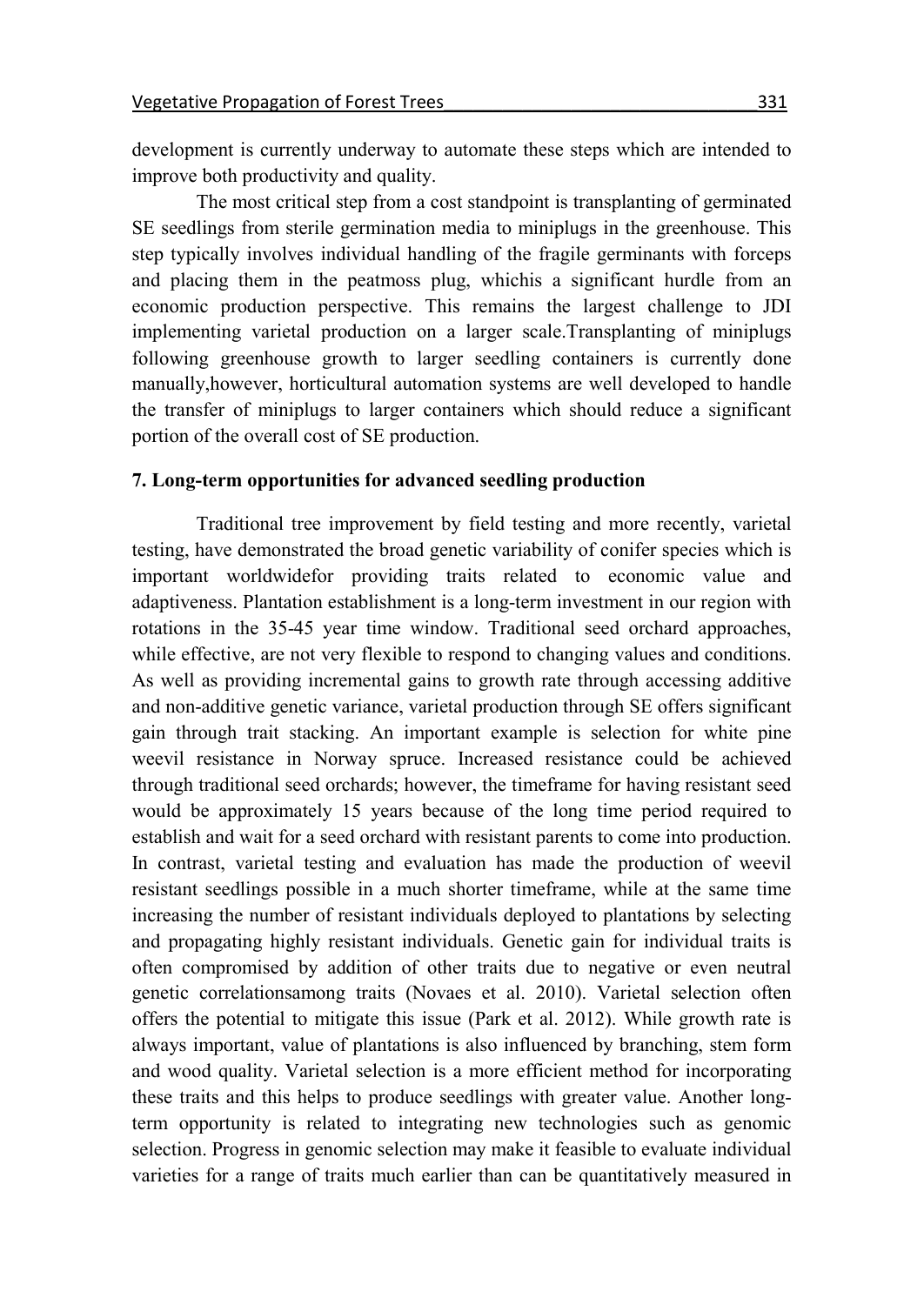the field. Traits that can thus be tested include growth rate and wood properties such as density and microfibril angle (Park et al. 2012). Once this technology is proven, it could be incorporated much earlier in the selection cycle than is currently possible (one year versus 10-20 years).

Adaptation to changing climatic conditions is a concern thathas been looming for over a decade. Tree improvement field testing, as well as varietal testing has been conducted across a climate gradient that exceeds projected climate changes over the next 50 years. While breeding zones were established based on adaptive potential within the region, this aspect will need to be re-examined constantly in response to projected climate change. While forest tree genetics testing will provide intelligence regarding the adaptive potential of parents within regional breeding programs, varietal production strategies will provide the best means to respond from the standpoint of providing the best adapted genotypes for operational reforestation stock in a changing environment.

### **8. Deployment strategies**

Most discussion around deployment strategies of varietal production has focused on pure versus mixed varietal planting (Park et al. 1998). These discussions weigh factors such as risk and advantages based on uniformity. The JDI approach has been mainly one of varietal mixture deployment. To determine the number of varieties in a mixture, an approach called"desired genetic gain and diversity" is used. In this approach, plantation diversity is managed dynamically based on the most up-to-date varietal test data. For instance, when the test is young we can include more varieties in the mixture with a reduced genetic gain. When the test is mature and varietal lines are well characterized, we can use a smaller number of varieties in the mixture while optimally increasing genetic gain (Park et al 2015, in this volume).

# **9. Conclusions**

Advanced Reforestation Stock Technologies (ARST) of J.D. Irving, Limited is based on a long-term tree improvement program and incorporates the latest technological advances. Multi-varietal forestry based on somatic embryogenesis at JDI has demonstrated a substantially higher range of genetic gain than can be obtained with conventional seed orchard breeding. The main challenge for implementing industrial MVF, however, is the relatively high cost of SE seedling production due to manual handling of embryos, both pre- and post germination. Thus, the development of an automated embryo handling system is required. J.D. Irving's ARST program will be ideally suited to incorporate genomic selection with vegetative deployment as outlined in Park et al. (2015, in this volume).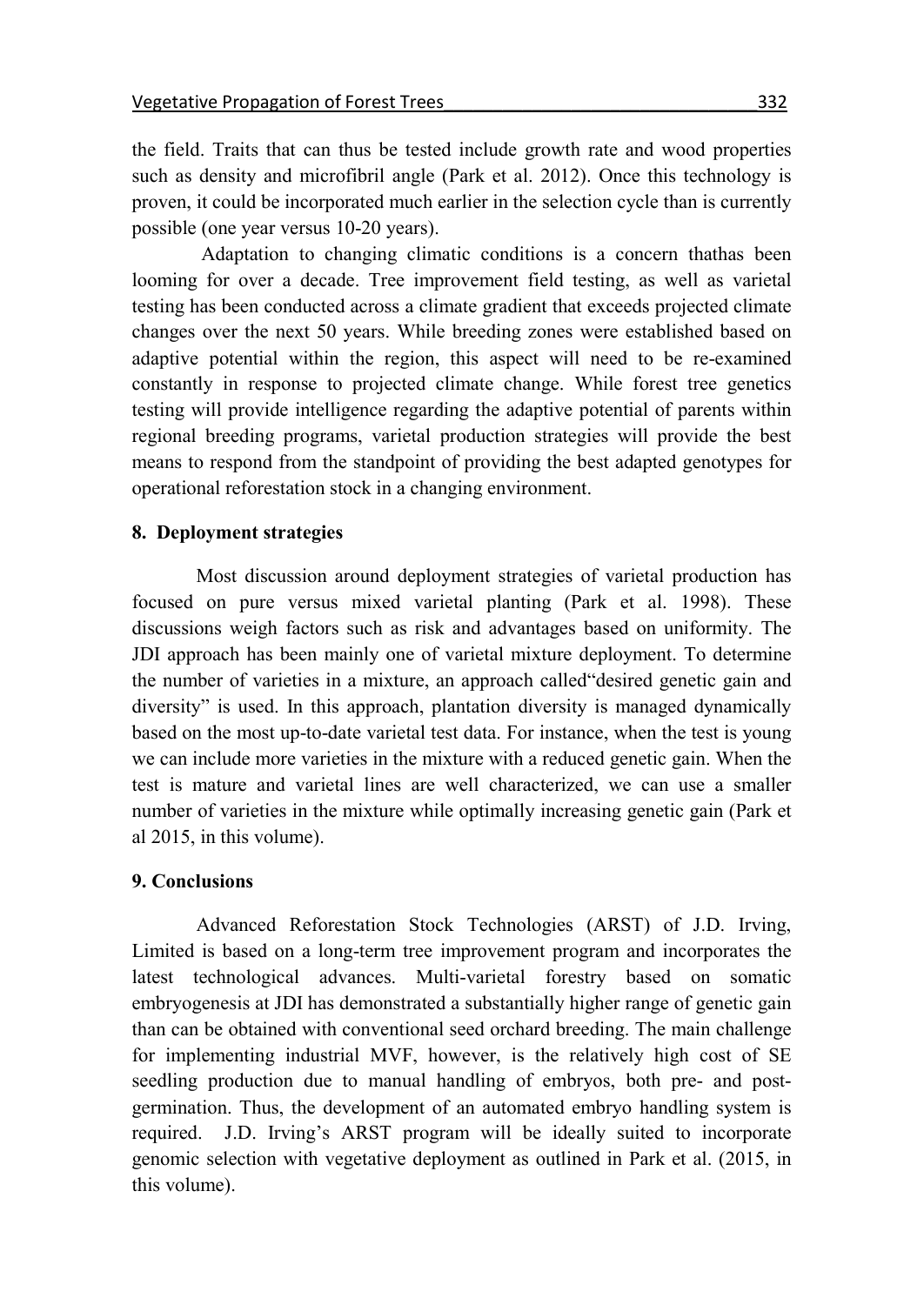#### **10. References**

- Adams GW, Doiron MG, Park YS, Bonga JM, Charest PJ (1994) Commercialization potential of somatic embryogenesis in black spruce tree improvement. For Chronicle 70:593-598
- Adams GW, Tosh KJ(1998)The status and potential of using controlled parentage inoperational reforestationin New Brunswick.*TheForestry Chronicle* 74**:**190-194.
- Ahuja MR, Libby WJ (1993) Clonal Forestry II: Conservation and Application. Springer-Verlag, Berlin Heidelberg
- Alfaro RI, Ying CC (1990) Levels of Sitka spruce weevil, *Pissodesstrobi* (Peck), damage among Sitka spruce provenances and families near Sayward, British Columbia. Can Entomol 122: 607-615
- Bentzner BG (1993) Strategies for clonal forestry with Norway spruce. In: Ahuja MR and Libby WJ (1993) Clonal Forestry II: Conservation and Application. Springer-Verlag, Berlin Heidelberg, pp 120-138
- Greenwood MS, Adams GW, Gillespie M. (1991) Stimulation of flowering by grafted black and white spruce: a comparative study of the effects of gibberellins A4/7, cultural treatments, and environment. Can J For Res 21: 395-400
- Honer TG, Ker MF,Alemdag IS (1983) Metric timber table for the commercial tree species of central and eastern Canada. Canadian Forest Service Info Rep M-X-140. 139 pp
- J.D. Irving (2013) Limited Sustainability Report 2013.Published online: https://www.jdirving.com/uploadedFiles/Sustainability/Sustainability\_Rep orting/2013%20CSR.pdf.
- Kleinschmit J, Khurana DK, Gerhold HD, Libby WJ (1993) Past, present, and anticipated applications of clonal forestry. In: Ahuja MR and Libby WJ (eds) Clonal Forestry II: Conservation and Application. Springer-Verlag, Berlin Heidelberg, pp 9-41
- Lavallee R, Daoust G,Rioux D (1999) Screening Norway spruce (*Piceaabies* (L.)Karst.)for resistance to white pine weevil (*Pissodes strobe* (Peck)). Colloques de l'INRA (France)
- Mullin TJ, Park YS (1992) Estimating genetic gains from alternative breeding strategy for clonal forestry. Can J For Res 22:14-23
- Mullin TJ,Park YS (1994) Genetic parameters and age-age correlations in a clonally replicated test of black spruce after 10 years. Can J For Res 24:2330-2341
- Novaes E, Kirst M, Chiang V, Winter-Sederoff H,Sederoff R (2010) Lignin biomass: A negative correlation for wood formation and lignin content in trees. Plant Physiol 154: 555-561